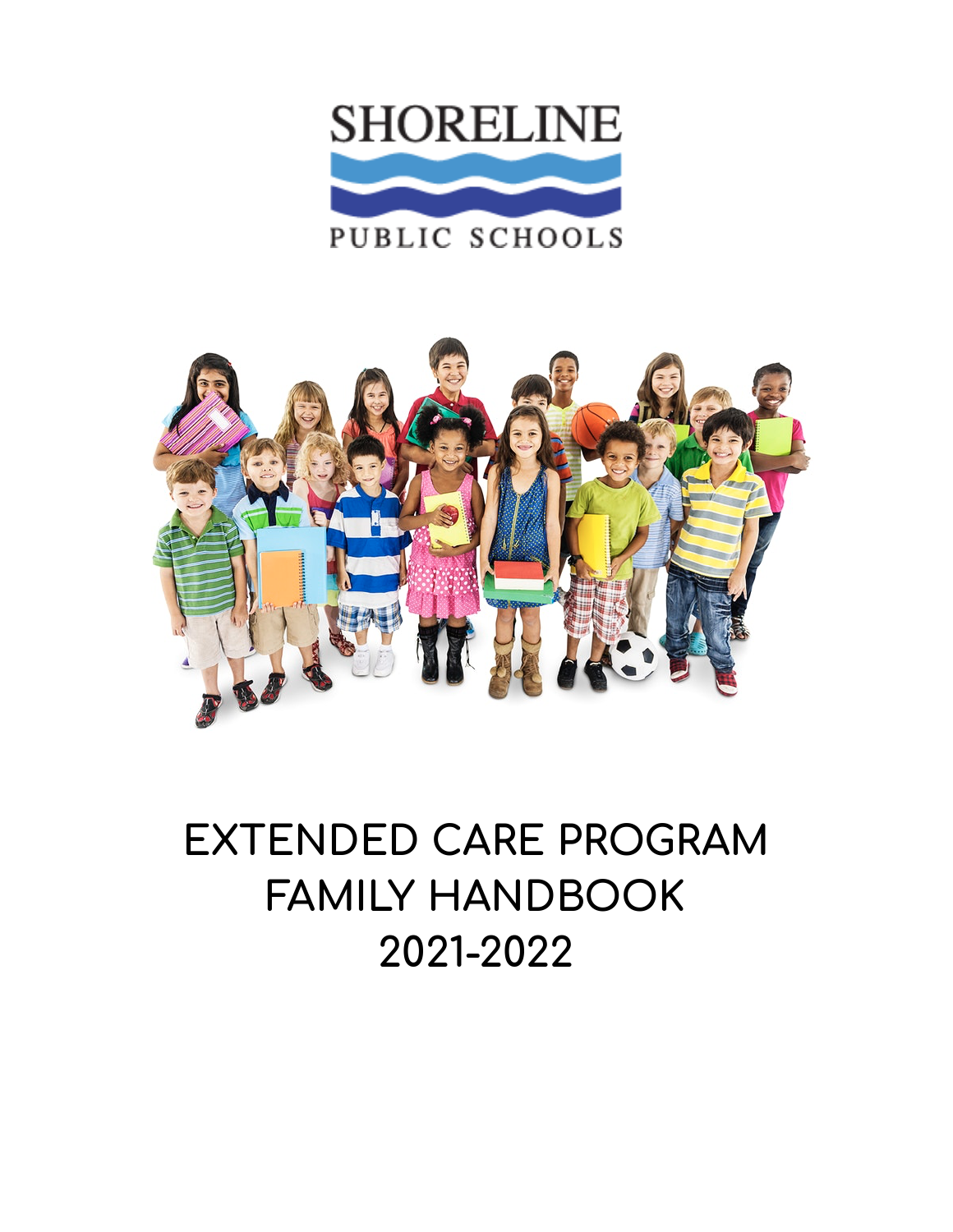| <b>Program Directory</b>                                         | 4  |
|------------------------------------------------------------------|----|
| <b>Program Description</b>                                       | 5  |
| Site Staff, Group Size and Ratio                                 | 5  |
| Program Hours of Operation and Schedules                         | 5  |
| Daily Classroom Schedules                                        | 5  |
| Absences                                                         | 5  |
| <b>School Calendar</b>                                           | 6  |
| <b>School Closure for Adverse Conditions</b>                     | 6  |
| <b>Child Guidance and Behavior Expectations</b>                  | 6  |
| Program-Wide Positive Behavior Interventions and Supports (PBIS) | 6  |
| <b>Individual Behavior Problem Solving</b>                       | 7  |
| No Corporal Punishment                                           | 8  |
| <b>Family Involvement</b>                                        | 8  |
| Planning for your Student's Experience at Extended Care          | 8  |
| Volunteering                                                     | 9  |
| Sign-In and Sign-Out Requirements                                | 9  |
| Late Pick-Up Practices and Fees                                  | 9  |
| <b>Emergency Pick-Up Plans at Closing</b>                        | 10 |
| Safe Pick-Up                                                     | 10 |
| Child Custody                                                    | 10 |
| Child Abuse Reporting Law Requirements                           | 10 |
| Program Concerns, Questions and Suggestions                      | 11 |
| <b>Health and Safety</b>                                         | 11 |
| Parking Lot Safety                                               | 11 |
| <b>Meals and Snacks</b>                                          | 11 |
| Bringing Food to the Classroom on a Special Event                | 11 |
| Medication                                                       | 11 |
| Life-Threatening Conditions                                      | 12 |
| Immunizations                                                    | 12 |
| Practices Concerning an Ill Child                                | 12 |
| Absences                                                         | 13 |
| Procedure in Case of an Emergency                                | 13 |
| Disaster Plan and Drills                                         | 13 |
| <b>Transportation and Field trips</b>                            | 13 |
| <b>Registration and Tuition Information</b>                      | 14 |
| <b>Enrollment Requirements Checklist</b>                         | 14 |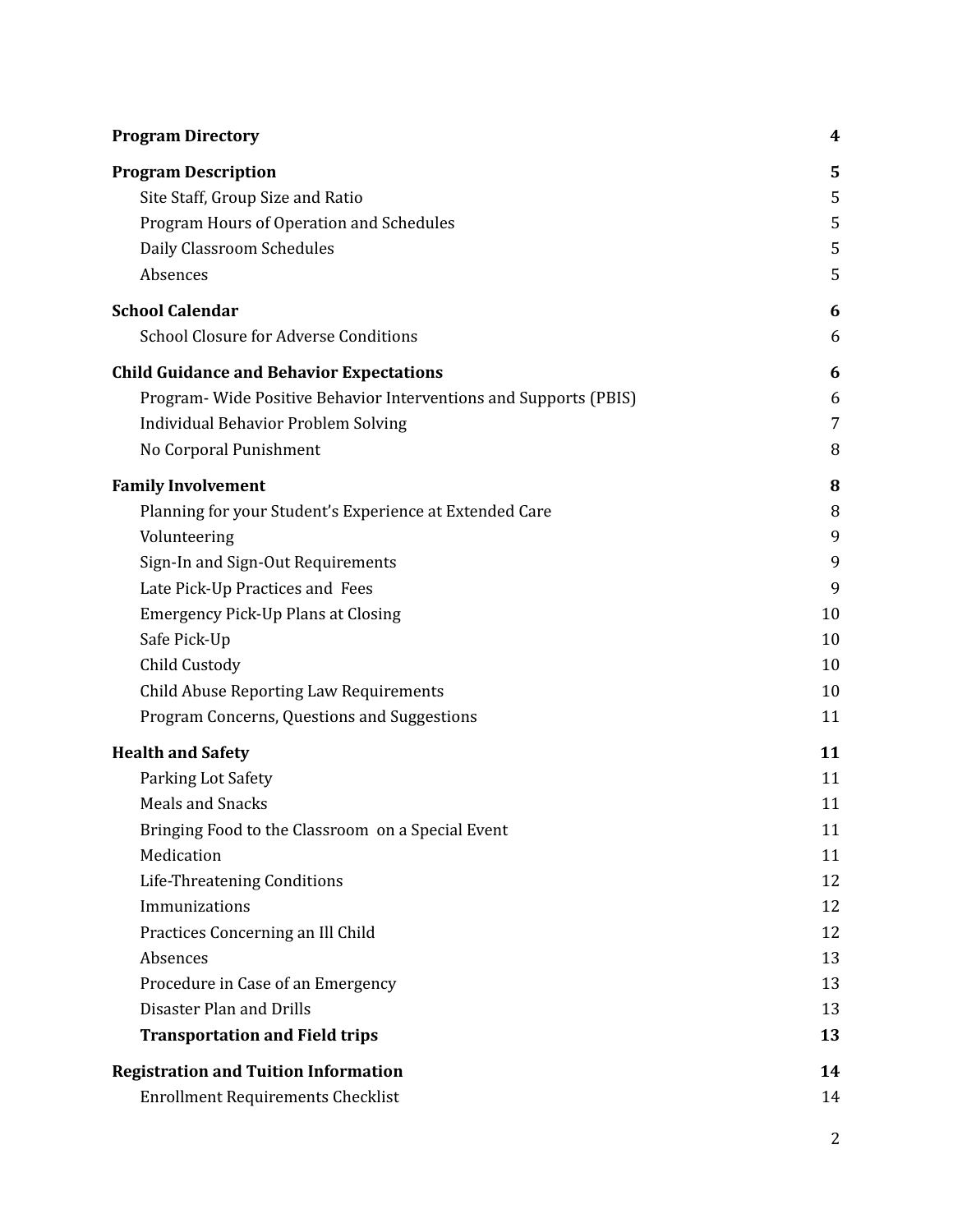| <b>Non-Discrimination Statement</b> |                                              |    |
|-------------------------------------|----------------------------------------------|----|
|                                     | Tax Information                              | 15 |
|                                     | Withdrawal from the Program                  | 15 |
|                                     | Late Pick-Up Practices and Fees              | 14 |
|                                     | Payment Responsibility and Past Due Accounts | 14 |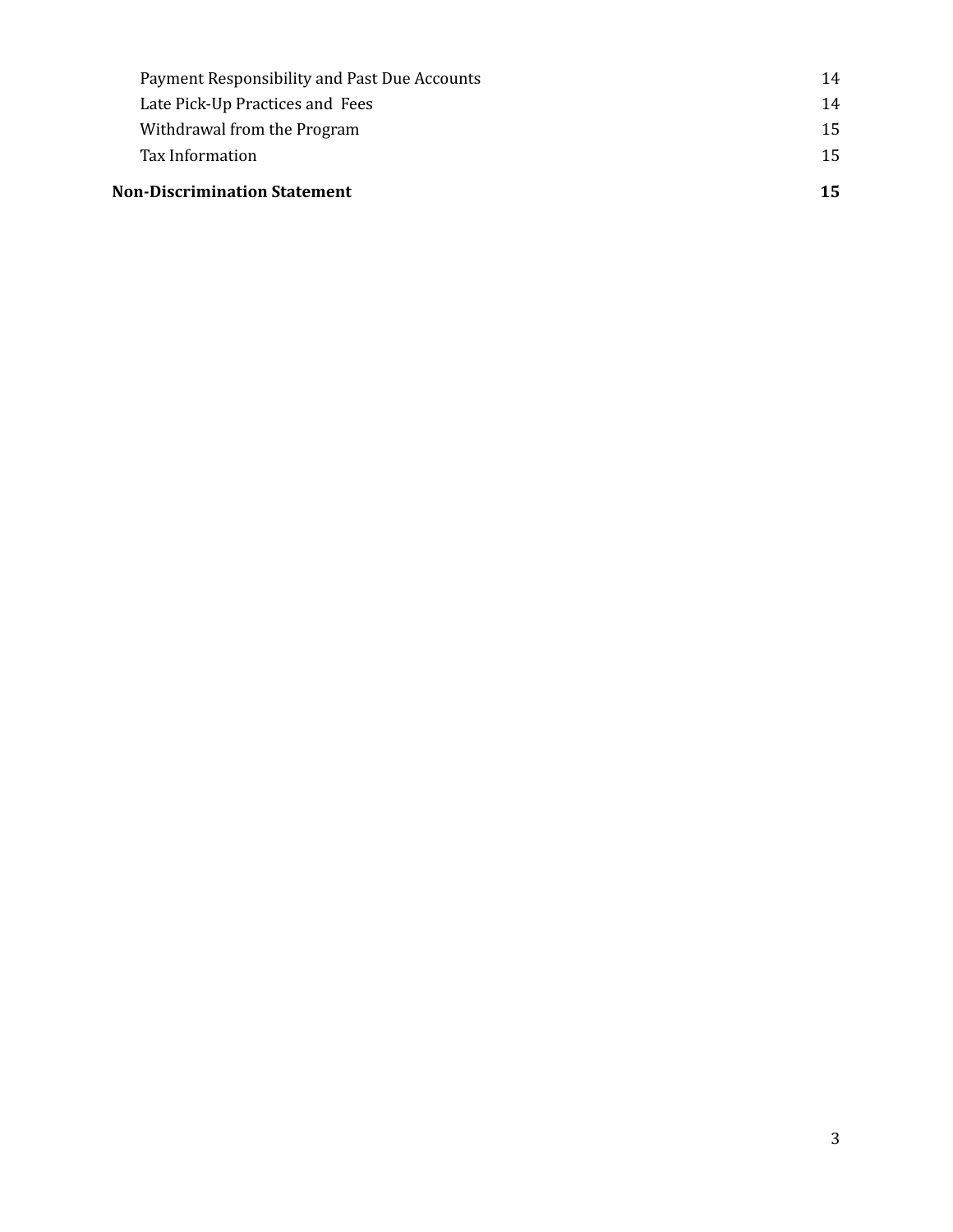## **Program Directory**

<span id="page-3-0"></span>

| Shoreline Children's Main Office<br>elc.office@shorelineschools.org          | $(206)$ 393-4350                            |
|------------------------------------------------------------------------------|---------------------------------------------|
| Shoreline Children's Office Manager<br>susan.skinner@shorelineschools.org    | $(206)$ 393-4351                            |
| <b>Program Website</b>                                                       | https://www.shorelineschools.org/domain/900 |
|                                                                              |                                             |
| Hillery Clark, Early Learning Director<br>hillery.clark@shorelineschools.org | (206)393-4359                               |
| <b>Extended Care Sites</b>                                                   |                                             |
| <b>Briarcrest</b>                                                            | $(206)$ 393-4179                            |
| <b>Brookside</b>                                                             | $(206)$ 393-4147                            |
| <b>Highland Terrace</b>                                                      | $(206)$ 393-4349                            |
| Lake Forest Park                                                             | $(206)$ 393-4133                            |
| Meridian Park                                                                | $(206)$ 393-1775                            |
| North City                                                                   | $(206)$ 393-1408                            |
| Parkwood                                                                     | $(206)$ 393-4159                            |
| Ridgecrest                                                                   | $(206)$ 393-4194                            |
| Syre                                                                         | $(206)$ 393-4163                            |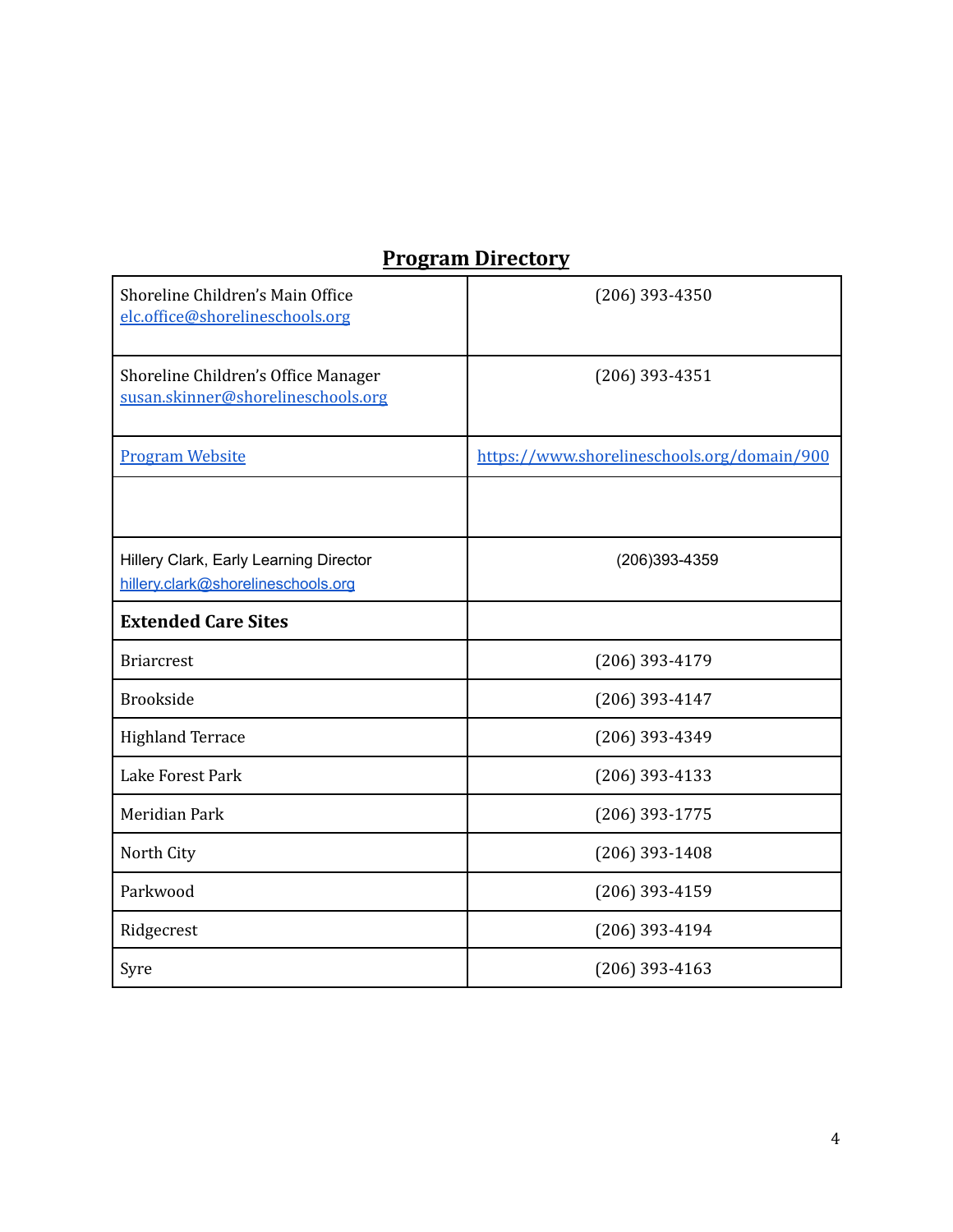## **Program Description**

The Extended Care program offers students a safe, positive, fun environment at each of Shoreline School District's elementary schools. Each site provides a healthy mix of recreation, academic enrichment, and skill development while building a sense of community and support.

#### **Site Staff, Group Size and Ratio**

All sites will have a Lead and Assistants who are trained Shoreline School District Employees. The maximum student to adult ratio will not exceed 15 to 1 when all children are in attendance.

#### <span id="page-4-0"></span>**Program Hours of Operation and Schedules**

Weekly enrollment includes all school days on the Shoreline School District Calendar.

- **Before School**: Site opens at 7:00 AM
- **After School**: Sites close at 6:00 PM After School includes all Early Release days and Partial Release Wednesdays
- *● Care on Non-student Days, Winter, Mid-winter and Spring Break and Summer Camp is available with additional registration and fee.*

#### <span id="page-4-1"></span>**Daily Classroom Schedules**

Although the timing and order will vary from site to site, students enrolled in all of the extended care programs will have an experience that includes each day:

- **Arrival** Families walk their students inside the Site, sign in, and share any pertinent information with the Site staff.
- **Group Time and Choice Time** Students will experience some staff-led whole group activities and also have time to choose individually from classroom activity areas, crafts and games.
- **Small Group Activities** Staff will facilitate optional small group activities, following children's interests and requests when possible.
- **Snack Time** Students will receive an after school snack every day.
- **● Homework Time -** Students will have some quiet time to complete homework. Staff will guide and support their work as requested.
- **Outdoor Time /Gym Time** Children will have structured and unstructured active experiences inside and outside.
- **Departure** Families will enter the site to pick up their students, check-in with site staff and sign their child out.

#### <span id="page-4-2"></span>**Absences**

Please notify your site Lead or the main office at (206) 393-4350 if your student will not be attending the program, due to illness or any other reason. Clear and early communication about absences will allow students to transition from school to extended care safely.

## <span id="page-4-3"></span>**School Calendar**

Extended Care sites follow the [Shoreline](https://www.shorelineschools.org/calendar#calendar1/20190823/month) School District Calendar. Sites will be closed on days designated as classified administrative holidays on the Shoreline School District calendar.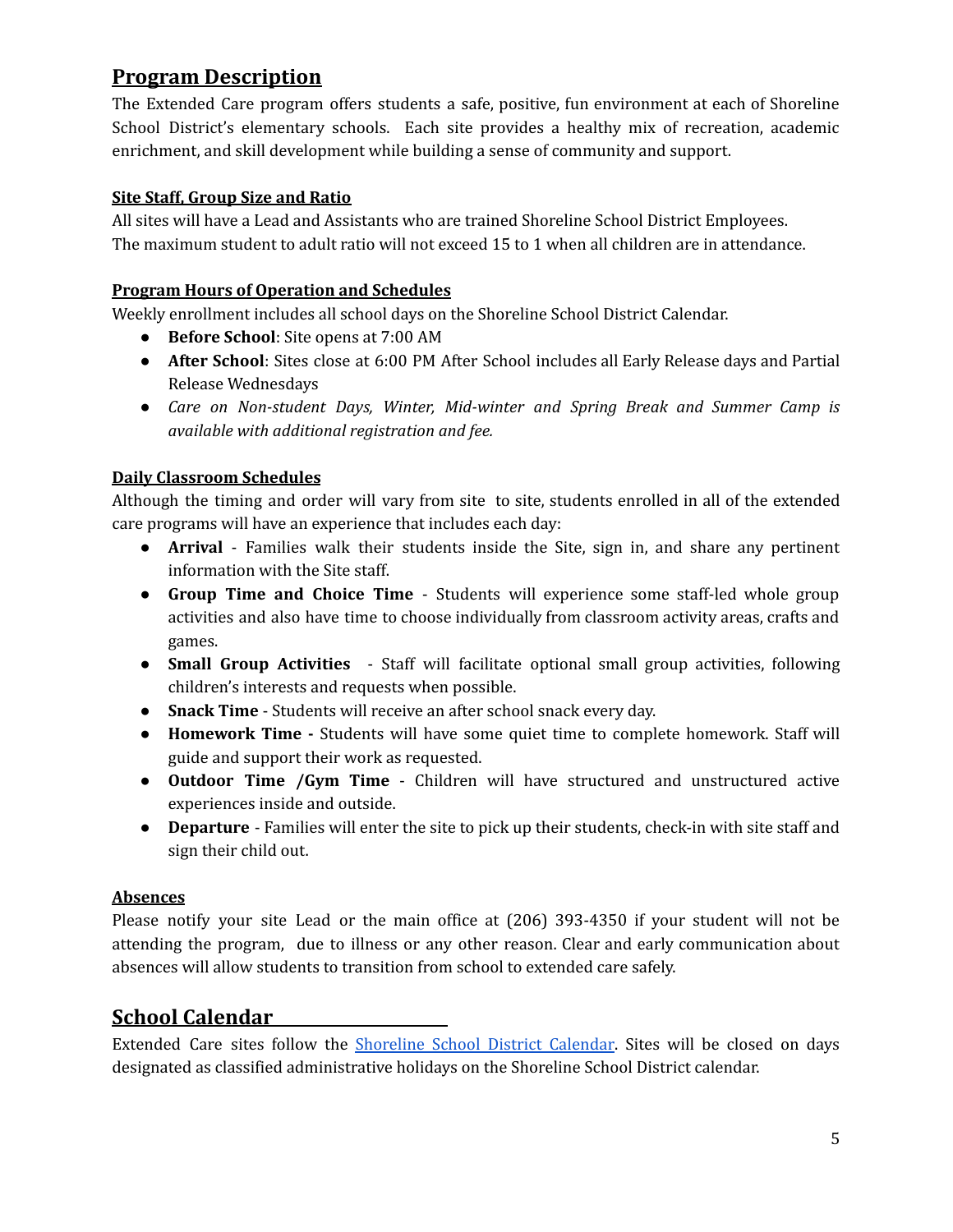After Care enrollment includes Wednesday Partial Release days and Conference days.

Programs will be available through separate registration and tuition during some days of the district's Winter, Mid-Winter and Spring Breaks and Summer vacation (except for holidays designated on the school calendar). Families will be charged an additional fee each day for time reserved whether or not their child attends.

#### <span id="page-5-0"></span>**School Closure for Adverse Conditions**

Emergency Release—if school closures are necessary due to adverse conditions (snow, flooding, earthquake, power outage, etc) the following procedures will occur:

- *If Shoreline School District Elementary schools are closed* Extended Care Programs will be closed.
- *If Shoreline School District Elementary schools start late* Extended Care Programs will start late.
- *If Shoreline School District Elementary schools close early -* Elementary school staff will remain at the school with children until parents/authorized pick-up person arrives to pick up the child.
- *If Shoreline School District Elementary schools close during the school day -* the corresponding after school program will not open.

Information will be announced on local radio and television stations and posted on the district's website. In the event of a closure due to snow or emergency weather conditions, the District scheduled make-up day will be included without additional charge.

## <span id="page-5-1"></span>**Child Guidance and Behavior Expectations**

#### <span id="page-5-2"></span>**Program- Wide Positive Behavior Interventions and Supports (PBIS)**

In Shoreline, all Pre-K through 12 schools implement **Positive Behavior Intervention and Supports** (PBIS) to increase student engagement, improve safety, decrease problem behavior, and establish a positive school culture. PBIS is a systemic, proactive approach to teaching school-wide behavioral expectations and includes a hierarchy of prevention and intervention strategies. The hierarchy has three tiers with increasing support based on student needs and response to intervention.

#### **Tier I Supports:**

The Tier I supports consist of creating a caring, responsive, and predictable environment for all children with strong teacher and student relationships. Every site will use the expectations defined by each school as a basis to teach and encourage appropriate behavior and address and correct inappropriate behavior.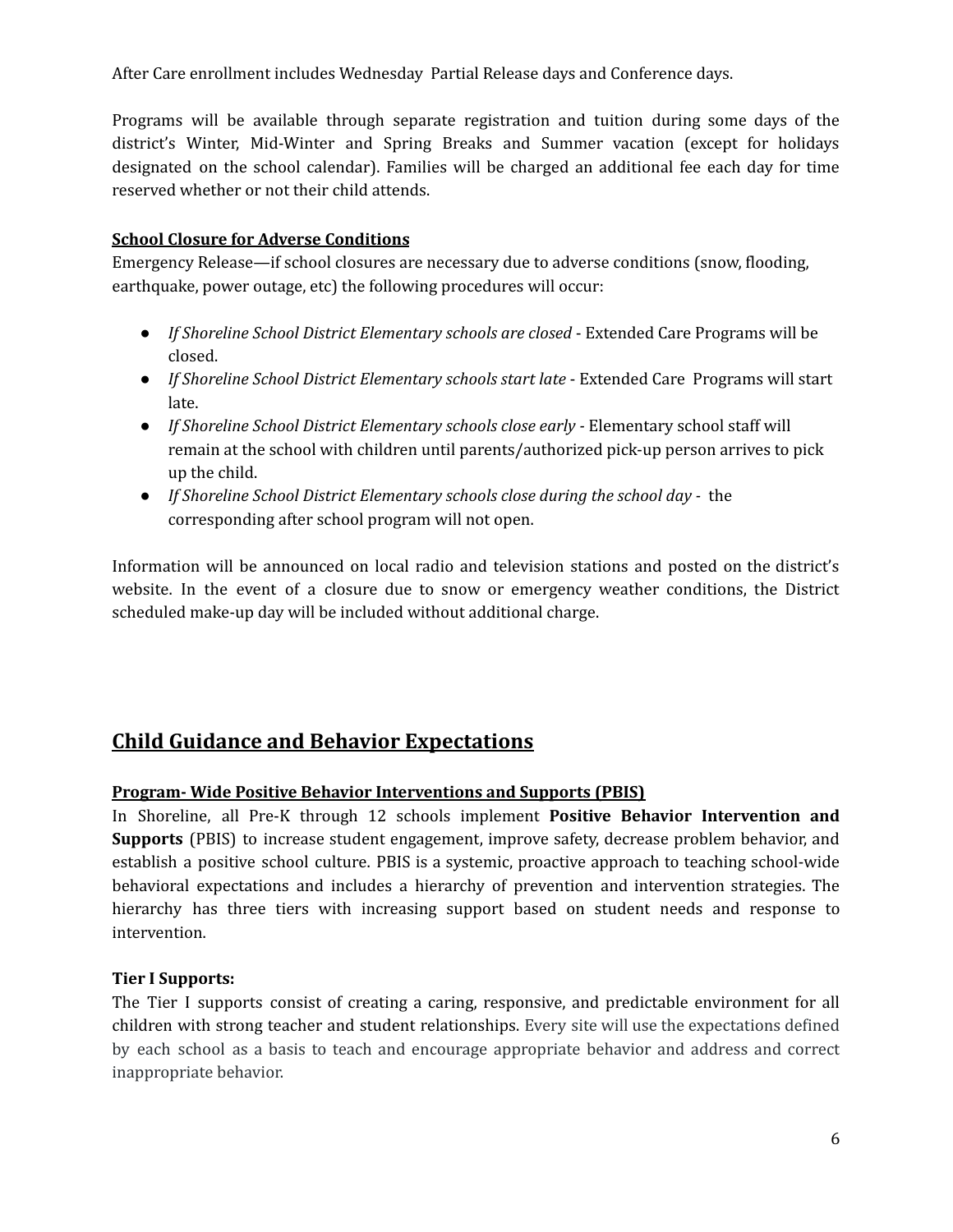Site staff will support the development of social and emotional skills that are required for success in the classroom. For example, they will:

- plan ahead to avoid problems,
- give clear instructions and expectations,
- communicate directly with children to re-direct problematic behavior,
- help children to understand the logical and natural consequences of their actions,
- develop clear expectations and implement them consistently.
- encourage and facilitate problem-solving strategies to empower children to engage with each other and resolve conflicts together.

#### **Tier II Supports:**

The Tier II supports are for students who have demonstrated a need for increased social skills instruction and structures in the classroom to promote positive behavior. Students receive these supports if there has been a consistent pattern of behavior that interferes with learning for themselves or peers.

#### **Tier III Supports:**

The Tier III services that are available for students with challenging behaviors that have not decreased with Tier I and II supports include working with families to discuss the next steps, which may include a referral for evaluation for special education services.

#### <span id="page-6-0"></span>**Individual Behavior Problem Solving**

It is our goal to keep children safe, engaged in learning and play, and to respect the rights and needs of every child attending our programs. Helping children learn and practice skills to manage their behavior and to be successful in a group setting is a key goal in Extended Care. We work directly with students to develop routines and behavior expectations that are appropriate to their age and developmental abilities. A variety of approaches to the development of social and emotional skills that are required for success in the classroom and life are taught, modeled, and encouraged.

In the event that a child's behavior becomes a danger to themselves or others, or is repeatedly disruptive to the site experience overall, the following additional steps will be used when needed:

#### Immediate Actions:

- Redirections and/or 1-on-1 conversations to gain an understanding of the source of the misbehavior and ways to best support the child.
- Re-teaching the expectations with opportunities for students to practice expected skills successfully
- Logical consequences so that the child experiences a teachable moment *(ex: if a child runs in the classroom and accidentally knocks over a box of blocks, the logical consequence would be* to have the child tell us why it is important to walk within a classroom, model what it looks like *to walk within a classroom, and then clean up the knocked over blocks)*

#### Progressive Actions: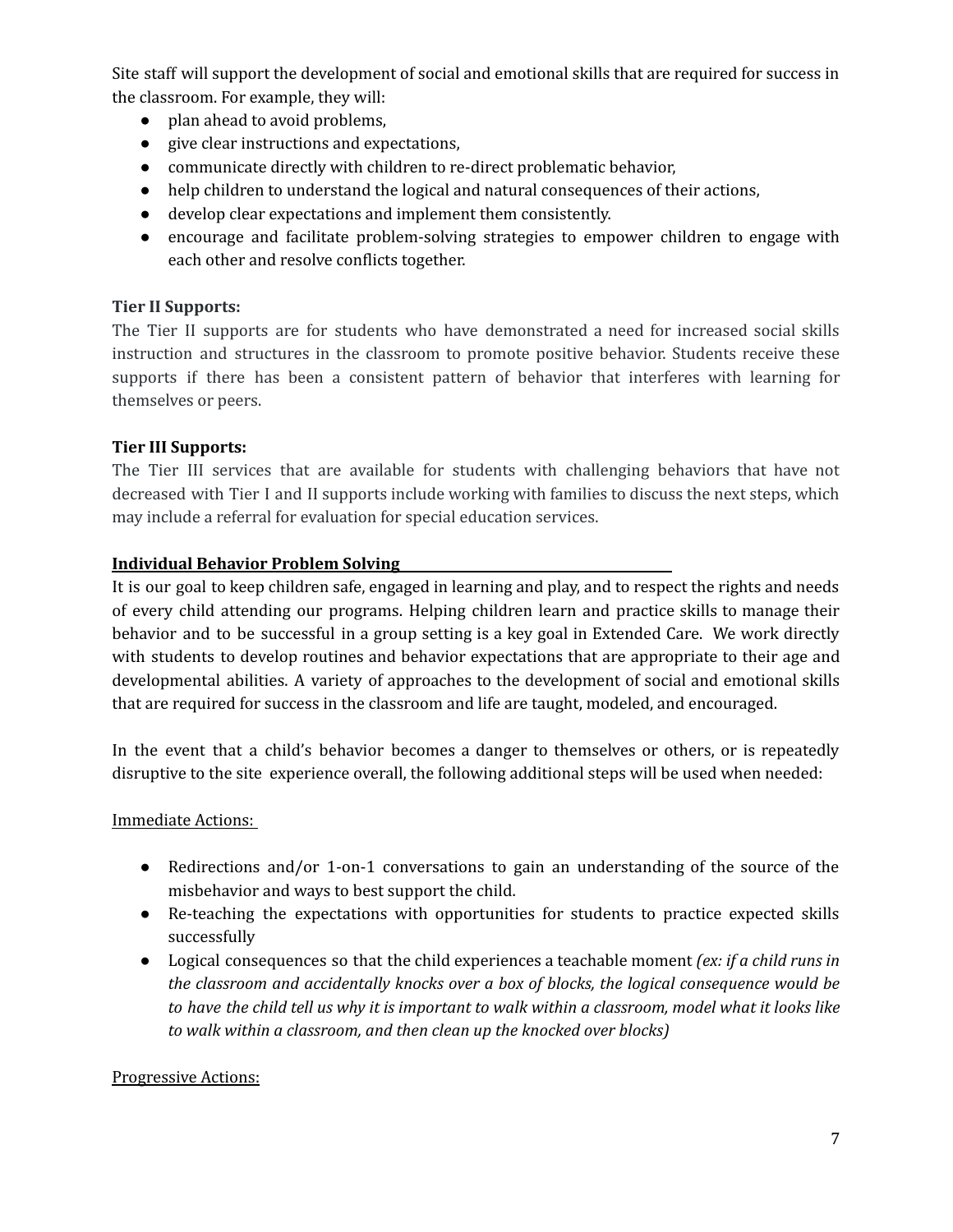- 1. After a serious safety incident, or if a pattern of lower-level but problematic incidents that compromise safety or learning has developed, staff will contact a legal guardian in person or over the phone to share information, and to determine options to prevent further incidents. This may include sharing possible resources and developing supports to be provided to the child at home and school.
- 2. If, within the next two weeks, another serious incident occurs, or the problematic pattern has continued, legal guardians may be asked to meet with a team of staff to ensure consistency in supports and access to resources. Parents and staff may be asked to share their experience at home and in the program to determine causes of behavior and experiment with changed environments, expectations and strategies to support a positive change in behavior. An individualized behavior plan may be developed and implemented.
- 3. If needed, a probationary period will be used to address unsafe behaviors. The length of time of the probationary period will be determined by the program administration and will be provided in writing. If misbehaviors do not improve with supports, the Center reserves the right to reduce or discontinue services.

Every effort will be made for the staff and parents/guardians to work as a team to support the student in developing appropriate behaviors.

#### <span id="page-7-0"></span>**No Corporal Punishment**

At no time will corporal punishment in any form be allowed on the premises by anyone, including parents/guardians.

## <span id="page-7-1"></span>**Family Involvement**

Families are encouraged to participate throughout the year by engaging with your student about their current activities and friendships at school and extended care, and letting site staff know of their interests and concerns. There are opportunities for families to volunteer at sites as well. Starting the year off well is the first step in a positive year.

#### <span id="page-7-2"></span>**Planning for your Student's Experience at Extended Care**

Here are some other ways you can help your child, and the Extended Care program. These are especially important for younger or first-time students:

- Prepare your child by talking to them about what will happen, how long they will be in the program before and after school, and what the transition between school and site will look.,
- If your child has special health needs, meet with an administrator or the Nurse well before the first day of school.
- Do not send gum, candy, electronics, weapons or treasured toys or personal belongings in their backpack. Too often these items are lost or broken and are not easily found or replaced.
- Make sure your student is dressed to play comfortably in all weather. Being prepared with coats and boots or shoes, for periods of play outside is especially important.
- Label everything clothing, sports equipment, backpacks etc. Many children own very similar items!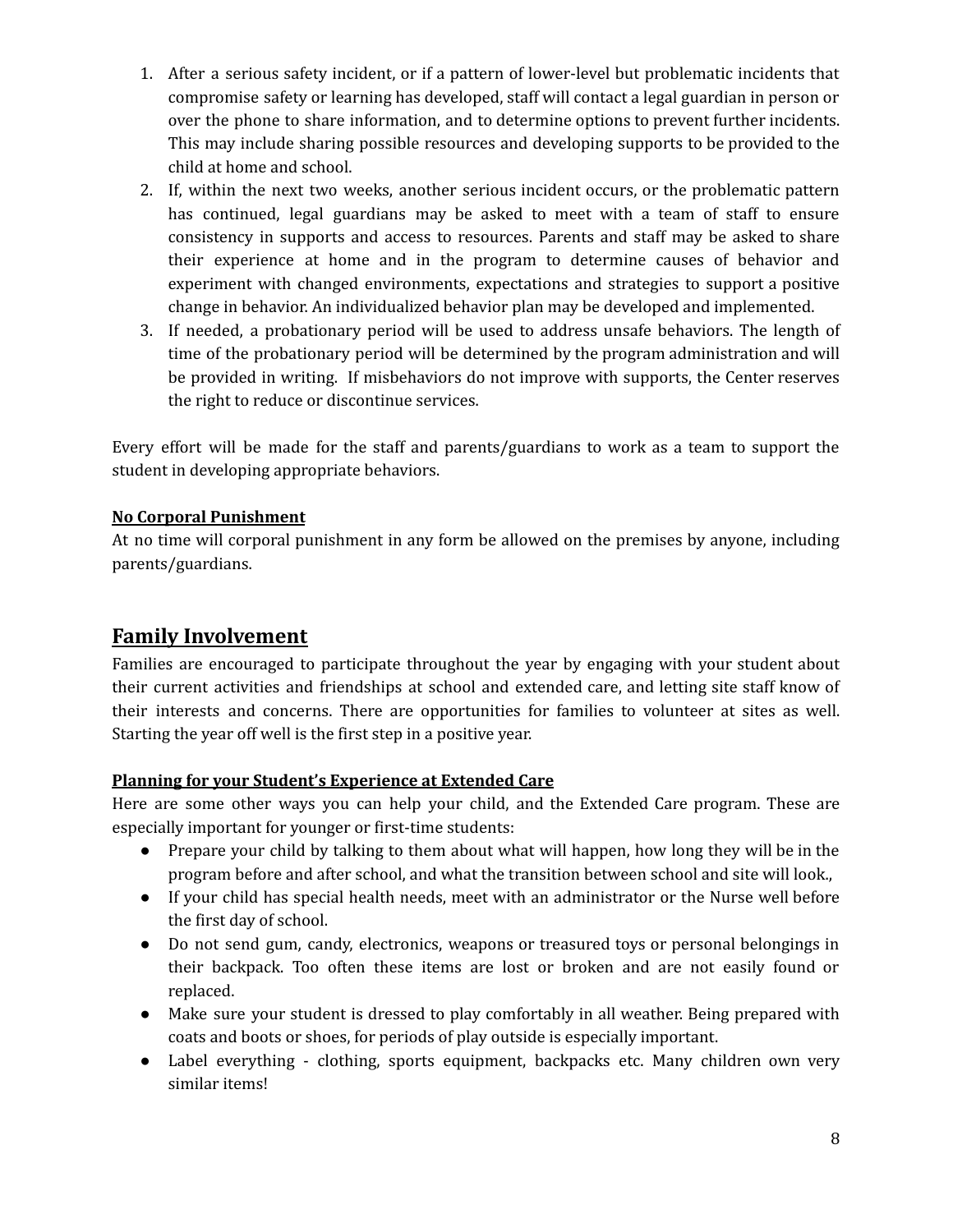- After you sign in, make the time to check in with the Site staff if you have any special circumstances or concerns or change in pick-up person or time of day.
- Plan to arrive a little early to pick up, just in case of traffic or parking delays. Students can grow anxious as other children leave, and they often remember the end of the day the most. When the end of the day is positive, they look forward to coming back.

## <span id="page-8-0"></span>**Volunteering - (Currently buildings are closed to parents, visitors & volunteers as part of our COVID protocol)**

Families are welcome to volunteer at their child's site. After the first few weeks of school, each site team will develop a schedule with tasks that parents can sign up for. These may include:

- Introducing a new game or craft
- Sharing a family hobby, tradition or experience
- Joining in table activities like legos, board and card games

No adults, other than Shoreline School District employees, may have unsupervised or regular access to children in our programs. Any person wishing to volunteer on a regular basis must follow specific State and District regulations applicable to working with children and will undergo a criminal background check through the Washington State Patrol, and complete a Volunteer Orientation.

#### <span id="page-8-1"></span>**Sign-In and Sign-Out Requirements**

Parents/guardians must sign their complete, legible signature upon arrival and departure of their child. Students will be released only to adults authorized on the registration form. Staff will ask for photo verification of identity before releasing a student.

#### <span id="page-8-2"></span>**Late Pick-Up Practices and Fees**

If a child is left within our care after their program has ended, staff will make every attempt to contact the parent, guardian, and all other adults who are listed and authorized to pick-up the child. If we are unable to contact someone to pick-up the child, within the hour that follows, we reserve the right to contact Child Protective Services.

In the event that a child is still at our program after their pick up time, the program staff will implement a progressive plan of action. The account for the child will be invoiced \$10 for the initial Late Fee, with a \$1/minute added for all time beyond the first 10 minutes.

- 1. First Late Pick-Up: Parent/Guardian will be asked to sign a Late Pick-Up Fee Notification, indicating the time the child was picked up, and receive a written reminder of our program's pick-up expectations.
- 2. Second Late Pick-Up: Parent/Guardian will be asked to sign a Late Pick-Up Fee Notification, indicating the time the child was picked up, receive a written reminder of our program's pick-up expectations, and a call from a program administrator to troubleshoot any barriers to a timely pick-up.
- 3. Third Late Pick-Up: Parent/Guardian will be asked to sign a Late Pick-Up Fee Notification, indicating the time the child was picked up. The program administrator may move forward with disenrolling the child/children from the program.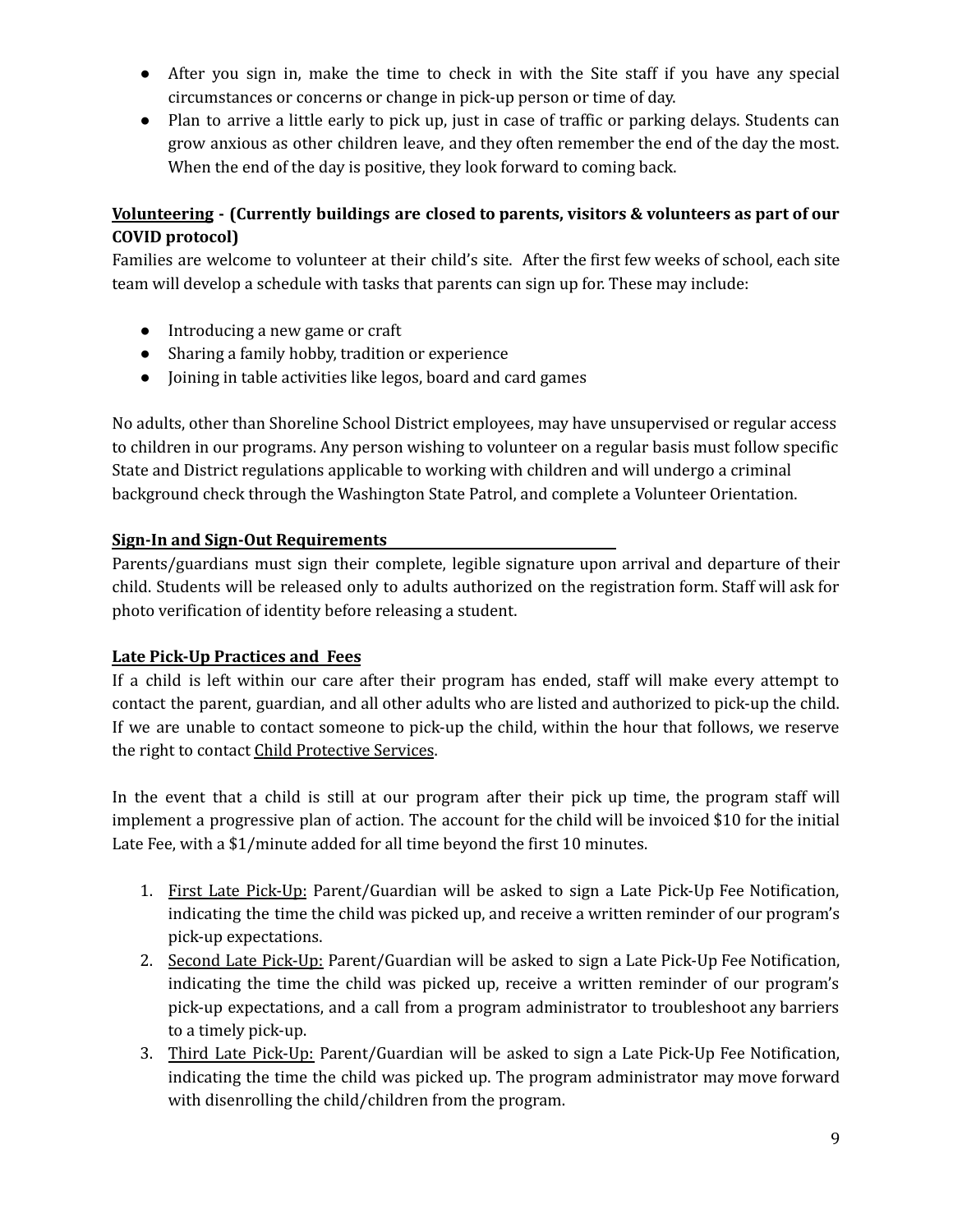#### <span id="page-9-0"></span>**Emergency Pick-Up Plans at Closing**

It may happen that an unavoidable situation occurs that may impact your ability to arrive at the site and pick-up your child before closing time, for example, snowstorms, car mechanical issues, bus schedule changes. Preparing your child with your family plan in advance will help reduce their anxiety and worry when you have not yet arrived and the site has closed. Other important practices:

1. Be sure to give complete information about the people authorized to pick up your child on your child's Emergency Card. If your child is still at the center at 6:00 pm, the staff will first attempt to contact you. However, if you cannot be reached or are unable to pick- up your child, the staff will contact any other adult authorized to pick-up your child and tell them that they have not been picked up and that according to our records, they are the designated emergency contact for child pick-up.

2. Contact the Center, as soon as possible, to let them know that you will not be picking up your child and that an emergency contact or another authorized adult will be at the center for your child. Children who are expecting and waiting for their parents to arrive frequently become frightened and upset when they realize it is past closing time. Contacting us as soon as you know you may be late allows us to prepare your child for the change in routine and assure them that their parent is "okay".

#### <span id="page-9-1"></span>**Safe Pick-Up**

For the safety of your child, we are willing to assist in making other arrangements for anyone who appears to be under the influence of drugs and/or alcohol. We will contact 911 if there is reason to believe that the child is in danger.

#### <span id="page-9-2"></span>**Child Custody**

Families may experience divorce or custody issues that present challenges. In some circumstances, there are court-ordered documents that restrict access to a child/children while on Shoreline School District property. If so, please provide the office with a copy of the legal documents stating the conditions of the restrictions. When there is a court order on file with the district that restricts and/or prohibits any parent or other people from contact with a student at school or picking up a student from school, then the program will not permit the student to visit with or be released to that parent, or other people. A child may be released to either parent/guardian or anyone they have authorized if no current court issued order is on file.

#### <span id="page-9-3"></span>**Child Abuse Reporting Law Requirements**

All Shoreline School District staff members are required by Washington State law to report immediately to the police or Child Protective Services any instance where there is a reason to suspect the occurrence of physical, sexual, or emotional child abuse, child neglect or exploitation. We may not notify parents/guardians if a report has been made except upon the recommendation of Child Protective Services or the police. The program director and building principal will be notified per Washington State law. All staff are required to take training in the recognition and reporting of child abuse.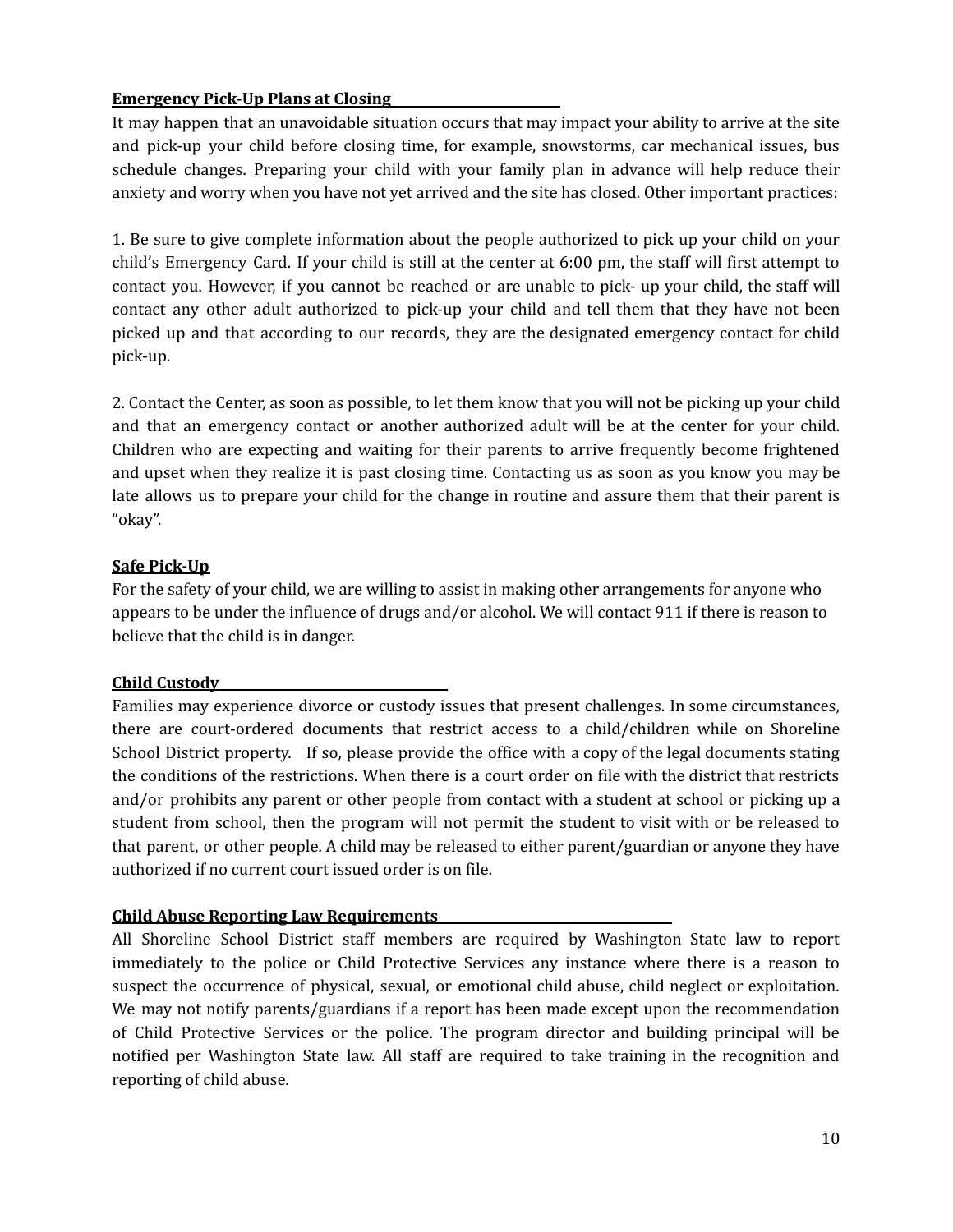#### <span id="page-10-0"></span>**Program Concerns, Questions and Suggestions**

Staff in the classroom need to primarily focus on the supervision of children during program time. If you have concerns, questions or suggestions about your child or the program, please ask to schedule a time with the site Lead or program administrator. Your feedback and perspective is welcome and appreciated.

## <span id="page-10-1"></span>**Health and Safety**

The health and safety of your children are our highest priority. We use Active Supervision and ask for your assistance to meet other program standards.

#### <span id="page-10-2"></span>**Parking Lot Safety**

Because for many months of the school year, families can be dropping off and picking up when it is dark outside, we ask families to be especially mindful of safety in the parking lot, both when they are driving and when they are walking.

#### <span id="page-10-3"></span>**Meals and Snacks**

Children will be offered an afternoon snack daily. Menus are prepared at least one month in advance and are posted on the website. Any dietary restrictions for a child must be listed on the emergency card and health information form. *Parents/guardians will need to provide lunches only on any Partial Release and Staf Work days.*

#### <span id="page-10-4"></span>**Bringing Food to the Classroom on a Special Event**

Extended Care programs follow the District's Food and Wellness Policies and [Procedures](https://www.shorelineschools.org/Page/1265).This means that in addition to our regular snack and meal service, any food served to the students in the classroom environment, including food provided by a teacher or family for a special event, must meet one of the criteria below:

- Be a "whole grain rich" grain product with a whole grain listed as the first ingredient, or second only to water
- Have as a first ingredient a fruit, vegetable, dairy product or a protein food,
- $\bullet$  Be a combination of food that contains at least  $\frac{1}{4}$  c. of vegetables or fruit.

The entire policy can be found here: <https://www.shorelineschools.org/Page/1265>

In addition, because some children have life-threatening allergies, please coordinate with site staff at least a week ahead of time, before providing any food or beverage to be shared with the class**.**

#### <span id="page-10-5"></span>**Medication**

Whenever possible, the scheduling and administration of medication should occur at home. If medication is required during Extended Care program hours, a "Permission to Administer Medication at School" form must be on file. This form is signed by the parent and physician and is required for all prescription and over-the-counter medications. Prescription medications must have a current and unexpired pharmacy label. Over-the-counter medications need to be clearly marked with the student's name written on the label. Medication forms are available from the Health Office at the Early Learning Center. Medication at the Extended Care sites is limited to emergency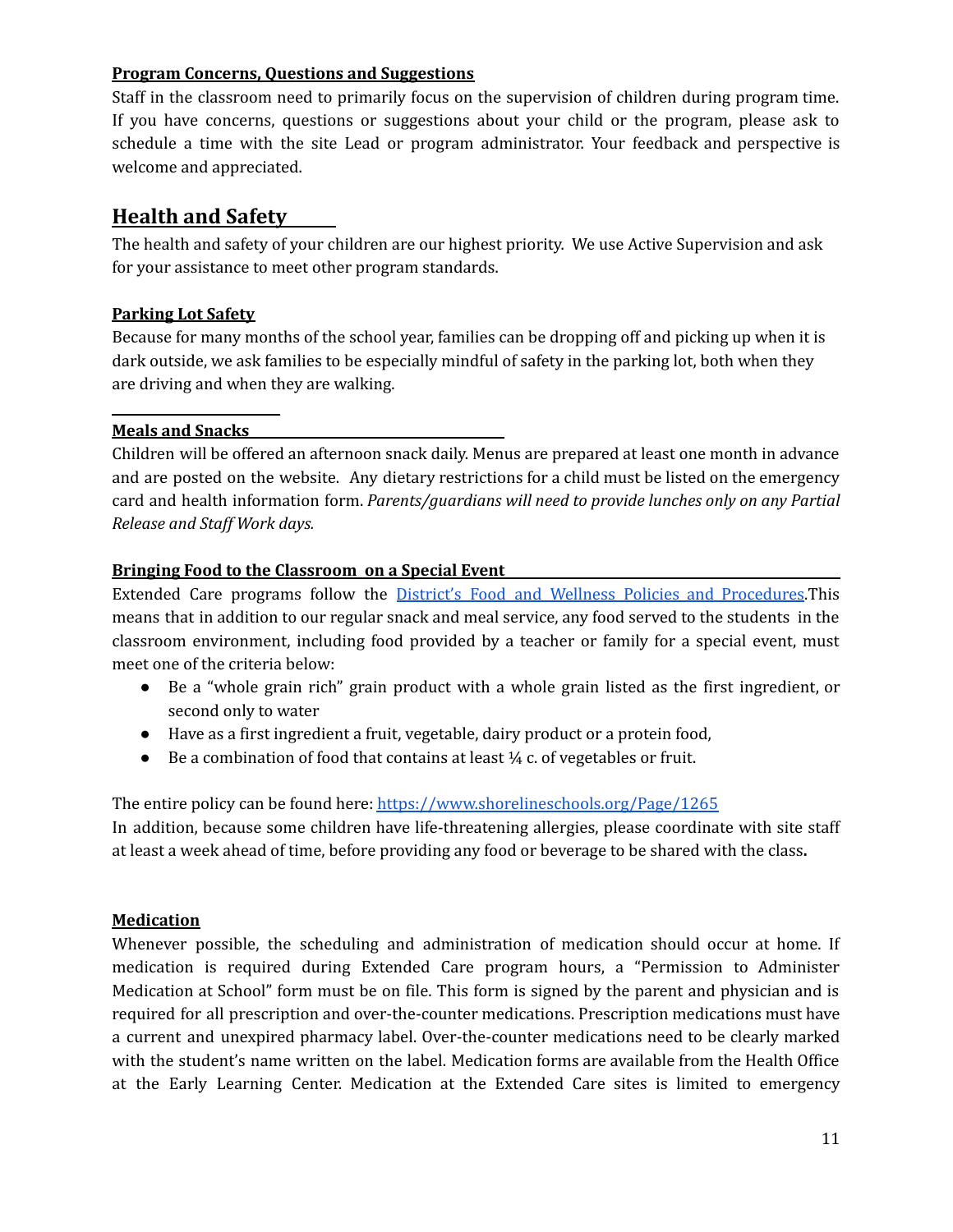medications (such as inhalers for asthma and epinephrine auto-injectors for life-threatening allergies) that have been prescribed.

#### <span id="page-11-0"></span>**Life-Threatening Conditions**

If your child has a life-threatening condition (allergy that requires an epinephrine auto-injector, asthma that has required hospitalization in the past year or unstable asthma, seizures that require emergency medication, diabetes, or serious health condition) we must have a completed medication permission form, treatment form, and the required medication in place before your child can attend. A nursing care plan may also be required. Forms and help with this requirement are available from the nurse at the Early Learning Center.

#### <span id="page-11-1"></span>**Immunizations**

Parents/Guardians must provide a signed and completed Certificate of Immunization (CIS) (Must be fully immunized as outlined by the Department of Health for current age or has documented immunity) or physician-signed Certificate of Exemption. If this requirement is not met by the first day of attendance, the child is allowed to attend on a "conditional" status. If the parent cannot provide the required documentation or show proof that the child is making satisfactory progress towards full immunization by the 20th day of school, the child will not be allowed to continue to attend. Parents are advised to check with their physician or the nurse at the Early Learning Center.

#### <span id="page-11-2"></span>**Practices Concerning an Ill Child**

Extended Care sites are committed to providing a healthy and safe environment for all children. We follow guidelines for schools and from King County Public Health, the "Infectious Disease Control Guide for School Staff", the Office of Public Instruction and Shoreline School Board Policy. Below is a brief summary of the health policies that will be maintained:

- If a child has a fever above 100 degrees, he/she must remain at home until they have been fever-free for 24 hours, without fever-reducing medication.
- A child with a sore throat, especially with fever or swollen glands, should remain at home until symptom-free for 24 hours.
- Yellow or green discharge from the nose may be a sign of infection. If a child has a green nasal discharge, he/she will be sent home until the color of the discharge changes to light yellow.
- Pink eye or conjunctivitis is highly contagious. If your child has discharge from the eye(s) or redness of the eyelid(s) or surrounding tissue, your child needs to remain at home until the symptoms resolve, he/she has medical clearance form the doctor to return to school, or he/she has received 24 hours of treatment, as prescribed.
- Children with vomiting, diarrhea or stools that contain blood or mucus need to stay at home. The child may return to school after being symptom-free for a minimum of 24 hours or as advised by the doctor.
- If a child has a rash, especially with fever or itching, he/she needs to remain at home until symptom-free for 24 hours. Open sores, with or without drainage, need to be covered. In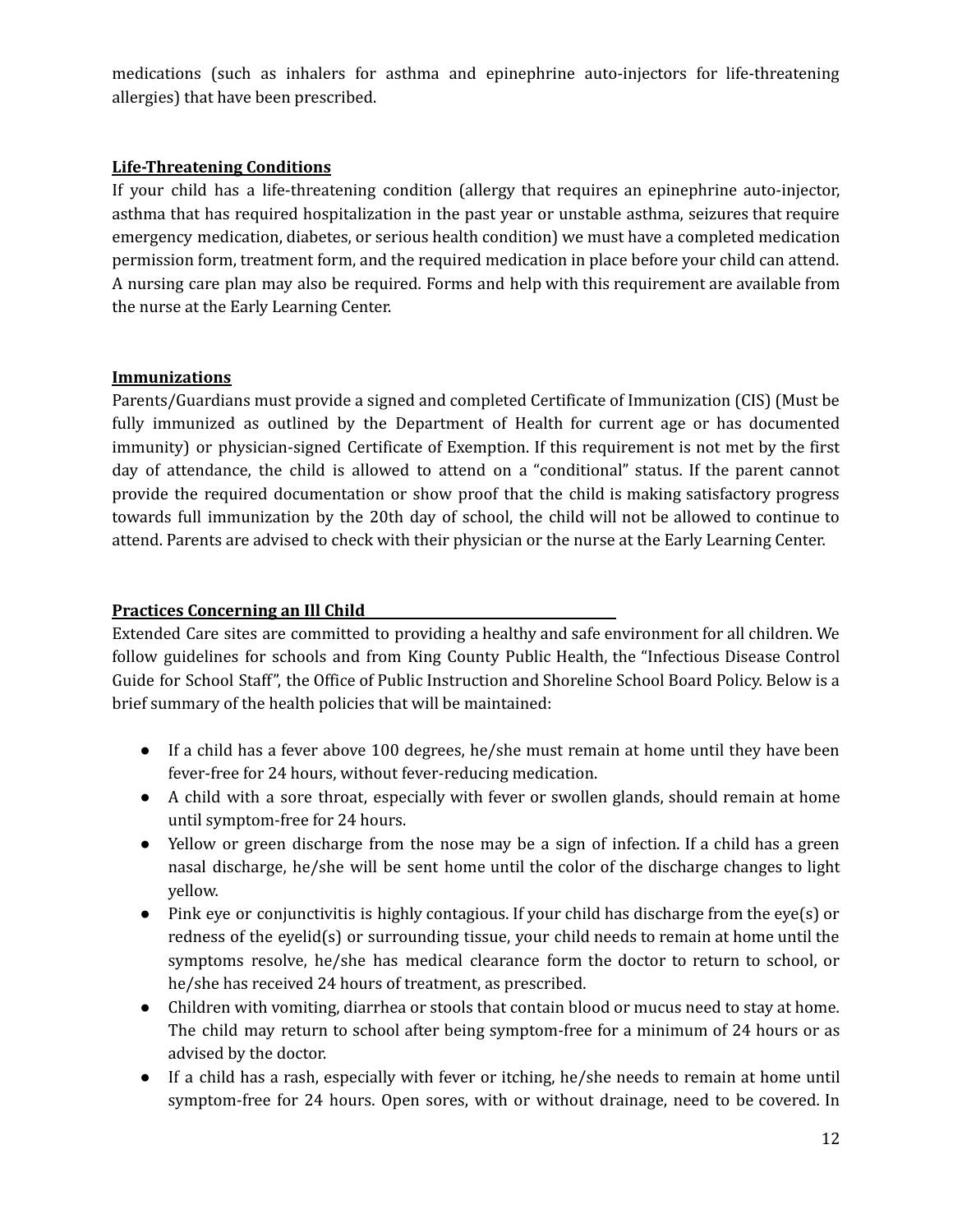general, if the doctor has prescribed antibiotics for a skin infection, the child will remain at home until 24 hours have passed since treatment. A note from the doctor clearing return to school may be required with some types of infections.

Please remember these are general guidelines. It is also important to consider additional factors when determining if your child is feeling well enough (energy level, appearance, appetite, comfort level) to participate in school activities. For specific questions, or if you are not sure if your child is well enough for school, please contact the Extended Care Coordinator.

Program staff will observe each child upon arrival and if your child is experiencing any of the following symptoms, you will be notified and asked to make other arrangements for your child.

#### <span id="page-12-0"></span>**Absences**

**Please inform your site Lead or the main office at (206) 393-4350 if your student will not be attending the program due to illness or any other reason. Clear and early communication will allow students to transition from school to extended care safely.**

#### <span id="page-12-1"></span>**Procedure in Case of an Emergency**

- The ill or injured child is to be given First Aid/CPR treatment according to Red Cross standards by an adult holding current certification.
- The child's folder is to be pulled immediately for medical references (allergies, seizures, etc.)
- While immediate First Aid/CPR is given, a staff person will call 911 (depending on the severity of the situation) and parents will be called.
- The child is not to be moved until professional medical assistance arrives.

#### <span id="page-12-2"></span>**Disaster Plan and Drills**

All staff have received training on what to do in case of a natural disaster such as an earthquake, flood, power outage or windstorm. Immediately following an emergency incident, teachers will be responsible for assessing their area, evacuating the classroom (if necessary) and providing reassurance to children. Children will participate in drills to learn safe behaviors and meeting places.

### <span id="page-12-3"></span>**Transportation and Field trips**

.

<span id="page-12-4"></span>As part of our program, we occasionally provide field trip experiences. Parents/guardians will be notified in advance and are required to sign a field trip permission form. Approval over the phone cannot be accepted.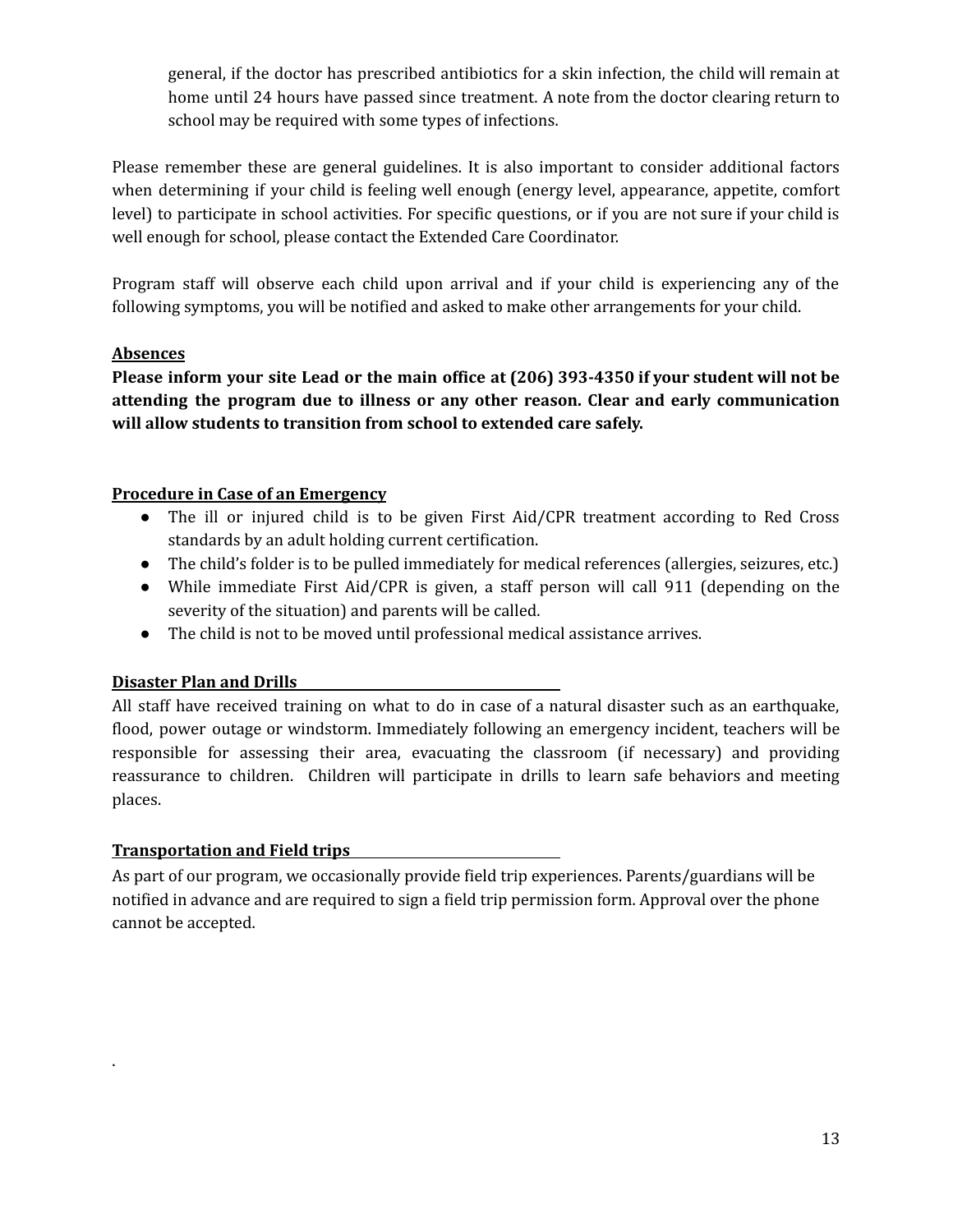## **Registration and Tuition Information**

Current information about registration, including enrollment timelines and tuition is available on our [website](https://www.shorelineschools.org/domain/899): <https://www.shorelineschools.org/domain/899> Rates are presented to and approved by the Shoreline School District School Board annually

Tuition is charged from September through June, regardless of the number of actual days of service per month. Children enrolled in any program are reserving time, space, supplies and staffing whether or not your child attends. *Therefore, days missed cannot be deducted from your monthly fee.*

Tuition, for the next month, is due in full upon receipt of the invoice. Payments are only accepted via auto withdrawal (unless otherwise noted).

The monthly fee is invoiced 10 times for the 177 day school year. When a child does not attend the whole school year, a pro-rated daily cost for days attended is used.

No credits will be given for school closures that are due to weather, however, programs will be extended to match any changes in the school calendar.

#### <span id="page-13-0"></span>**Enrollment Requirements Checklist**

Please complete the following items and return them to the Children's Center Business Office prior to your child's first day. Incomplete and/or missing items may cause a delay in your child's enrollment.

- ❏ Extended Care Contract
- ❏ Health Form

#### <span id="page-13-1"></span>**Payment Responsibility and Past Due Accounts**

The Shoreline Children's Center has a business relationship with the parent/guardian who has registered the child and who makes payments as indicated on the Contract for Services. The business relationship parent/guardian is responsible for the full amount of tuition.

If your account is past due, your child will be withdrawn from the program and will not be able to attend. Your account may be referred to the District collection agency; you are liable for all collection fees incurred. Account questions or adjustments can be answered by calling the Business Office at (206) 393-4229.

#### <span id="page-13-2"></span>**Late Pick-Up Practices and Fees**

If a child is left within our care after their program has ended, staff will make every attempt to contact the parent, guardian, and all other adults who are listed and authorized to pick-up the child. If we are unable to contact someone to pick-up the child, within the hour that follows, we reserve the right to contact Child Protective Services. In the event that a child is still at our program after their pick up time, the program staff will implement a progressive plan of action. The account for the child will be invoiced \$10 for the initial Late Fee, with a \$1/minute added for all time beyond the first 10 minutes.